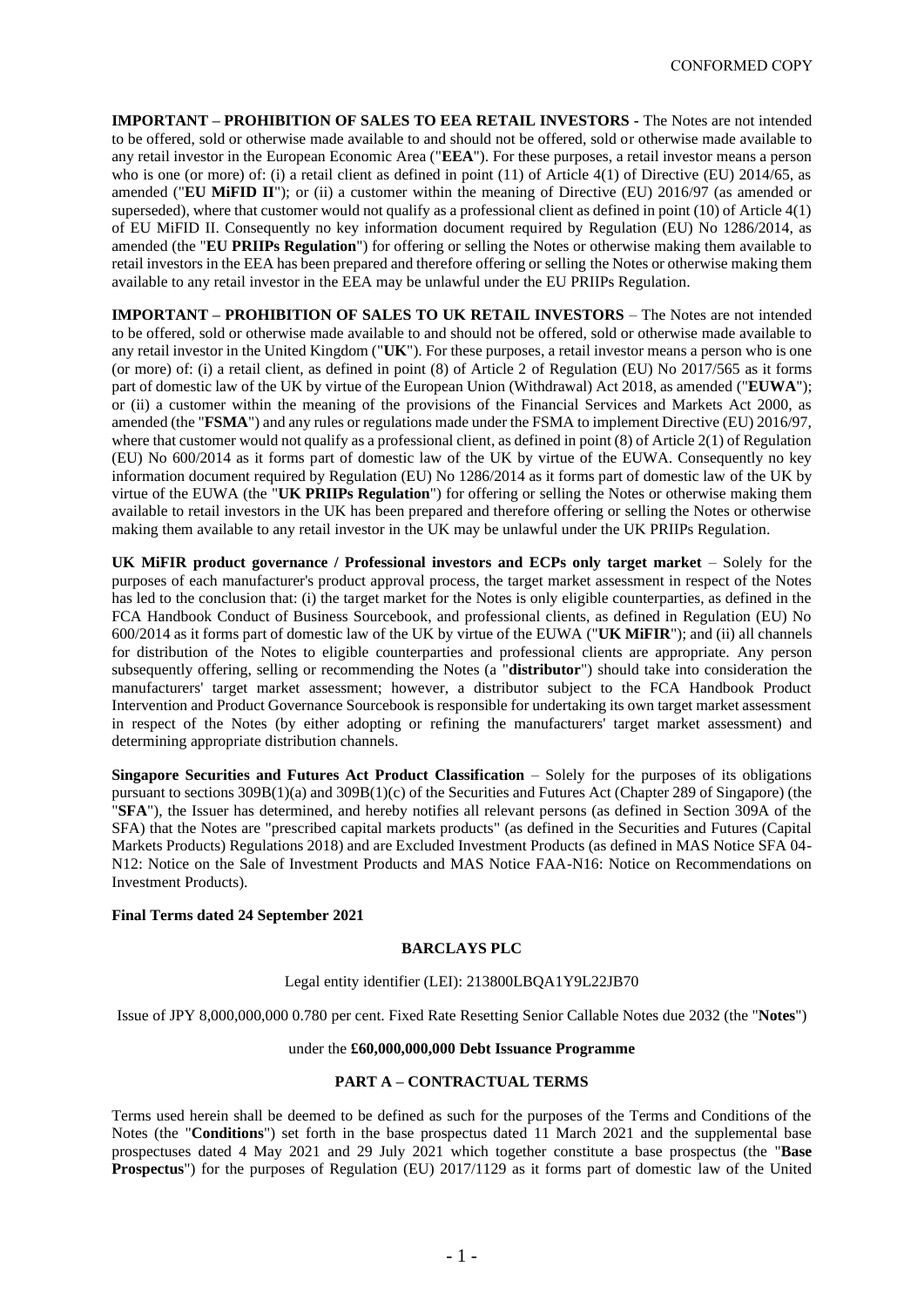Kingdom by virtue of the European Union (Withdrawal) Act 2018, as amended (the "**UK Prospectus Regulation**"). This document constitutes the Final Terms of the Notes described herein for the purposes of the UK Prospectus Regulation and must be read in conjunction with the Base Prospectus.

Full information on the Issuer and the offer of the Notes described herein is only available on the basis of the combination of these Final Terms and the Base Prospectus. The Base Prospectus and these Final Terms have been published on the website of the Regulatory News Service operated by the London Stock Exchange at [http://www.londonstockexchange.com/exchange/news/market-news/market-news-home.html.](http://www.londonstockexchange.com/exchange/news/market-news/market-news-home.html)

| 1.  | (i)                    | Issuer:                                                  | <b>Barclays PLC</b>                                                                                                                                           |
|-----|------------------------|----------------------------------------------------------|---------------------------------------------------------------------------------------------------------------------------------------------------------------|
| 2.  | (i)                    | Series Number:                                           | 262                                                                                                                                                           |
|     | (ii)                   | Tranche Number:                                          | 1                                                                                                                                                             |
|     | (iii)                  | Date on which the Notes become<br>fungible:              | Not Applicable                                                                                                                                                |
| 3.  |                        | Specified Currency or Currencies:                        | Japanese Yen ("JPY")                                                                                                                                          |
| 4.  |                        | <b>Aggregate Nominal Amount:</b>                         | JPY 8,000,000,000                                                                                                                                             |
| 5.  | <b>Issue Price:</b>    |                                                          | 100 per cent. of the Aggregate Nominal Amount                                                                                                                 |
| 6.  | (i)                    | <b>Specified Denominations:</b>                          | JPY 100,000,000                                                                                                                                               |
|     | (ii)                   | <b>Calculation Amount:</b>                               | JPY 100,000,000                                                                                                                                               |
| 7.  | (i)                    | Issue Date:                                              | 28 September 2021                                                                                                                                             |
|     | (ii)                   | <b>Interest Commencement Date:</b>                       | <b>Issue Date</b>                                                                                                                                             |
| 8.  |                        | <b>Maturity Date:</b>                                    | 28 September 2032                                                                                                                                             |
| 9.  | <b>Interest Basis:</b> |                                                          | <b>Reset Notes</b>                                                                                                                                            |
|     |                        |                                                          | (see paragraph 15 below)                                                                                                                                      |
| 10. |                        | Redemption/Payment Basis:                                | Subject to any purchase and cancellation or early<br>redemption, the Notes will be redeemed on the Maturity<br>Date at 100 per cent. of their nominal amount. |
| 11. | Change                 | of<br>Interest<br><b>or</b><br>Redemption/Payment Basis: | Not Applicable                                                                                                                                                |
| 12. | Call Options:          |                                                          | <b>Issuer Call</b>                                                                                                                                            |
| 13. | (i)                    | Status of the Notes:                                     | Senior                                                                                                                                                        |
|     | (ii)                   | Date Board approval for issuance<br>of Notes obtained:   | 24 February 2021                                                                                                                                              |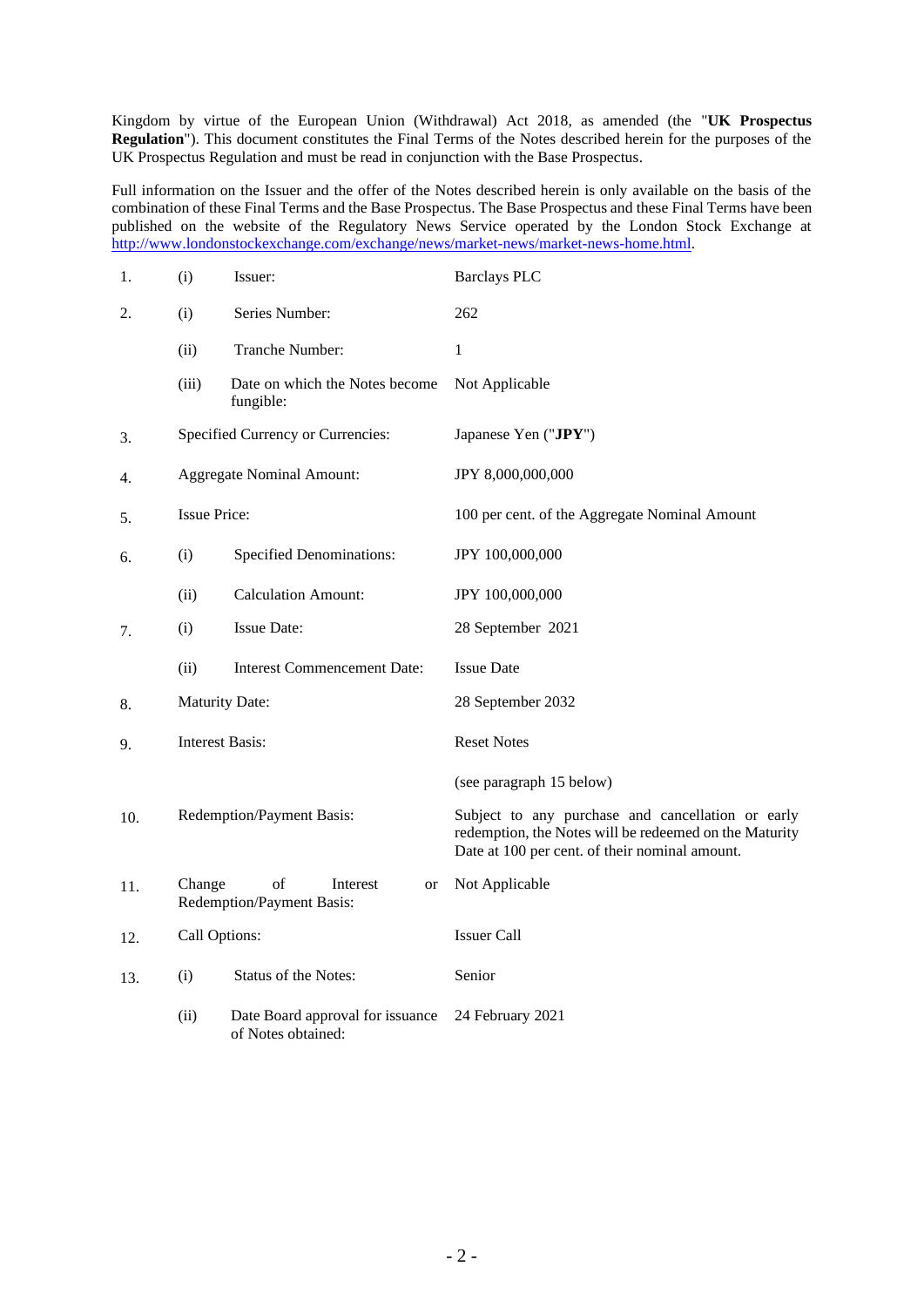# **PROVISIONS RELATING TO INTEREST (IF ANY) PAYABLE**

| 14. | <b>Fixed Rate Note Provisions</b>                                                                                     |                                 |                                                                    | Not Applicable                                                                                                                      |  |
|-----|-----------------------------------------------------------------------------------------------------------------------|---------------------------------|--------------------------------------------------------------------|-------------------------------------------------------------------------------------------------------------------------------------|--|
| 15. |                                                                                                                       | <b>Reset Note Provisions</b>    |                                                                    | Applicable                                                                                                                          |  |
|     | (i)<br>Initial Rate of Interest:<br>(ii)<br>Interest Payment Date(s):                                                 |                                 |                                                                    | 0.780 per cent. per annum payable semi-annually in<br>arrear on each Interest Payment Date up to but<br>excluding 28 September 2031 |  |
|     |                                                                                                                       |                                 |                                                                    | 28 March and 28 September in each year up to and<br>including the Maturity Date, commencing on 28 March<br>2022                     |  |
|     | (iii)                                                                                                                 |                                 | Fixed Coupon Amount up to (but<br>excluding) the First Reset Date: | JPY 390,000 per Calculation Amount                                                                                                  |  |
|     | (iv)                                                                                                                  |                                 | Broken Amount(s):                                                  | Not Applicable                                                                                                                      |  |
|     | (v)                                                                                                                   | <b>Reset Reference Rate:</b>    |                                                                    | <b>Reference Bond Rate</b>                                                                                                          |  |
|     | (vi)                                                                                                                  |                                 | <b>First Reset Date:</b>                                           | 28 September 2031                                                                                                                   |  |
|     | Day Count Fraction:<br>(vii)<br><b>Reset Date:</b><br>(viii)                                                          |                                 |                                                                    | 30/360                                                                                                                              |  |
|     |                                                                                                                       |                                 |                                                                    | The First Reset Date                                                                                                                |  |
|     | (ix)                                                                                                                  | Mid-Swap Rate:                  |                                                                    | Not Applicable                                                                                                                      |  |
|     | (x)                                                                                                                   |                                 | Reference Bond Rate:                                               | Applicable                                                                                                                          |  |
|     |                                                                                                                       | (a)                             | Reset Reference Bond:                                              | JGB 1.700 per cent. due 20 September 2032 (#140, ISIN<br>JP1201401C92)                                                              |  |
|     |                                                                                                                       | (b)                             | Reset Margin:                                                      | $+0.73$ per cent. per annum                                                                                                         |  |
|     | $(x_i)$<br><b>Sterling Reference Bond Rate:</b><br>U.S. Treasury Rate:<br>(xii)                                       |                                 |                                                                    | Not Applicable                                                                                                                      |  |
|     |                                                                                                                       |                                 |                                                                    | Not Applicable                                                                                                                      |  |
|     | (xiii)                                                                                                                | Reference Banks:                |                                                                    | Not Applicable                                                                                                                      |  |
|     | <b>Reset Determination Dates:</b><br>(xiv)<br>Minimum Rate of Interest:<br>(xv)<br>Maximum Rate of Interest:<br>(xvi) |                                 |                                                                    | The second Business Day prior to the First Reset Date                                                                               |  |
|     |                                                                                                                       |                                 |                                                                    | Zero                                                                                                                                |  |
|     |                                                                                                                       |                                 |                                                                    | Not Applicable                                                                                                                      |  |
|     | (xvii)                                                                                                                | <b>Business Day Convention:</b> |                                                                    | Following Business Day Convention                                                                                                   |  |
|     | Additional Business Centre(s):<br>(xviii)                                                                             |                                 |                                                                    | Not Applicable                                                                                                                      |  |
|     | (xix)                                                                                                                 |                                 | <b>Reset Determination Time:</b>                                   | As per the Conditions                                                                                                               |  |
|     | <b>Agent Bank:</b><br>$(\mathbf{X}\mathbf{X})$                                                                        |                                 |                                                                    | The Bank of New York Mellon, London Branch                                                                                          |  |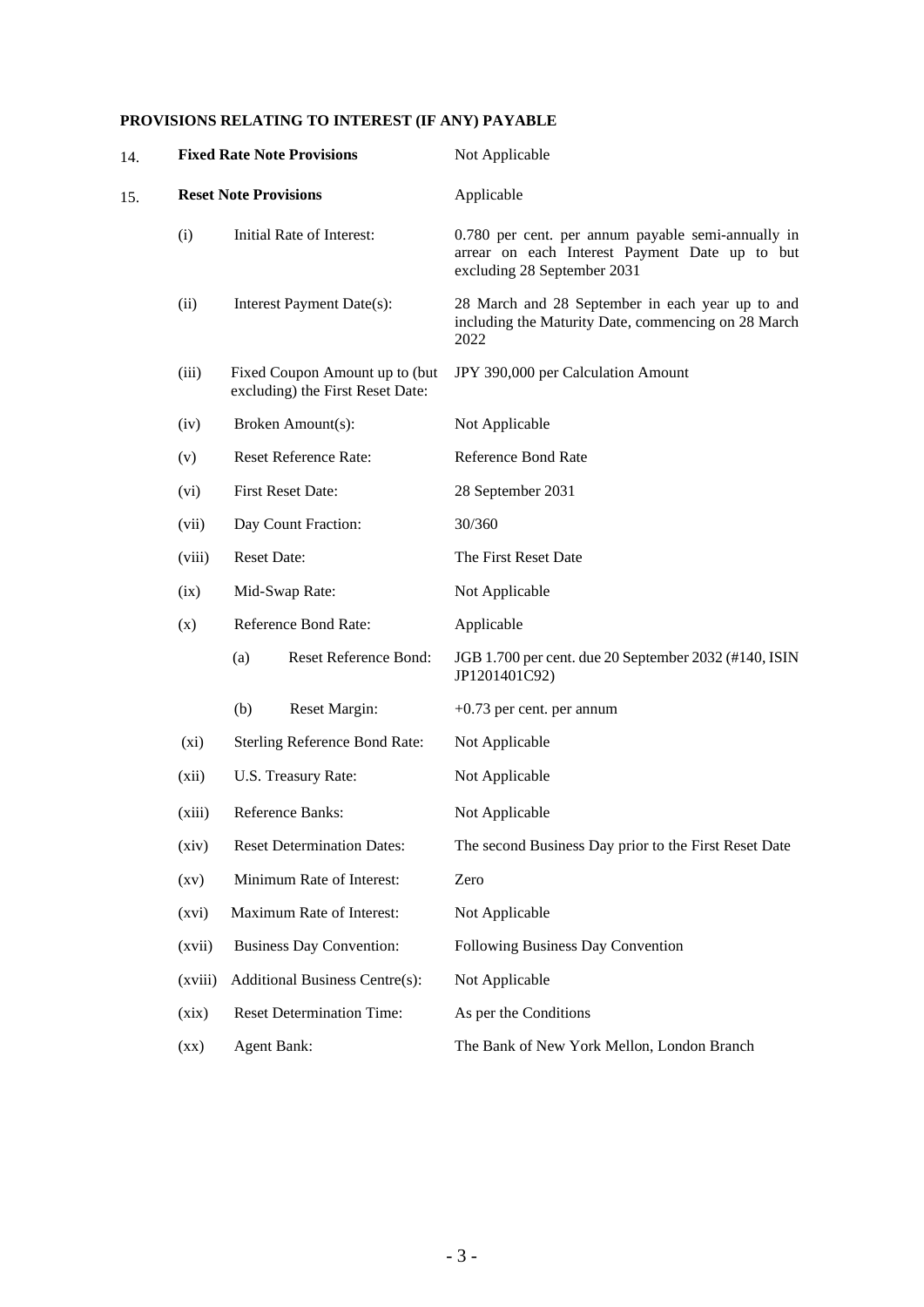| 16. |                          | <b>Floating Rate Note Provisions</b>                                                               | Not Applicable                                                                                                                                                |  |
|-----|--------------------------|----------------------------------------------------------------------------------------------------|---------------------------------------------------------------------------------------------------------------------------------------------------------------|--|
| 17. |                          | <b>Zero Coupon Note Provisions</b>                                                                 | Not Applicable                                                                                                                                                |  |
|     |                          | PROVISIONS RELATING TO REDEMPTION                                                                  |                                                                                                                                                               |  |
| 18. | <b>Call Option</b>       |                                                                                                    | Applicable                                                                                                                                                    |  |
|     | (i)                      | Redemption Date(s)<br>Optional<br>(Call):                                                          | <b>First Reset Date</b>                                                                                                                                       |  |
|     | (ii)                     | Optional Redemption Amount<br>(Call):                                                              | JPY 100,000,000 per Calculation Amount                                                                                                                        |  |
|     | (iii)                    | Make Whole Redemption Price:                                                                       | Not Applicable                                                                                                                                                |  |
|     | (iv)                     | Redeemable in part:                                                                                | Not Applicable                                                                                                                                                |  |
|     | (v)                      | Notice period:                                                                                     | Minimum period: 15 days                                                                                                                                       |  |
|     |                          |                                                                                                    | Maximum period: 60 days                                                                                                                                       |  |
| 19. | Optional<br>Notes only): | Redemption<br>Amount<br>(Regulatory Event) (for Tier 2 Capital                                     | Not Applicable                                                                                                                                                |  |
| 20. |                          | Early Redemption Amount (Tax):                                                                     | JPY 100,000,000 per Calculation Amount                                                                                                                        |  |
| 21. |                          | Optional Redemption Amount (Loss<br>Absorption Disqualification Event) (for<br>Senior Notes only): | JPY 100,000,000 per Calculation Amount                                                                                                                        |  |
| 22. |                          | Final Redemption Amount of each Note:                                                              | Subject to any purchase and cancellation or early<br>redemption, the Notes will be redeemed on the Maturity<br>Date at JPY 100,000,000 per Calculation Amount |  |
| 23. |                          | <b>Early Termination Amount:</b>                                                                   | As per the Conditions                                                                                                                                         |  |

# **GENERAL PROVISIONS APPLICABLE TO THE NOTES**

| 24. | Form of Notes:                                                                                             | <b>Registered Notes:</b>                                                                                                                                                     |  |
|-----|------------------------------------------------------------------------------------------------------------|------------------------------------------------------------------------------------------------------------------------------------------------------------------------------|--|
|     |                                                                                                            | Unrestricted Global Certificate exchangeable for<br>Unrestricted Individual Certificates in the limited<br>circumstances described in the Unrestricted Global<br>Certificate |  |
| 25. | New Global Note:                                                                                           | N <sub>0</sub>                                                                                                                                                               |  |
| 26. | Additional Financial Centre(s) or other Not Applicable<br>special provisions relating to payment<br>dates: |                                                                                                                                                                              |  |
| 27. | Talons for future Coupons to be attached No<br>to Definitive Notes:                                        |                                                                                                                                                                              |  |
| 28. | <b>Relevant Benchmarks:</b>                                                                                | Not Applicable                                                                                                                                                               |  |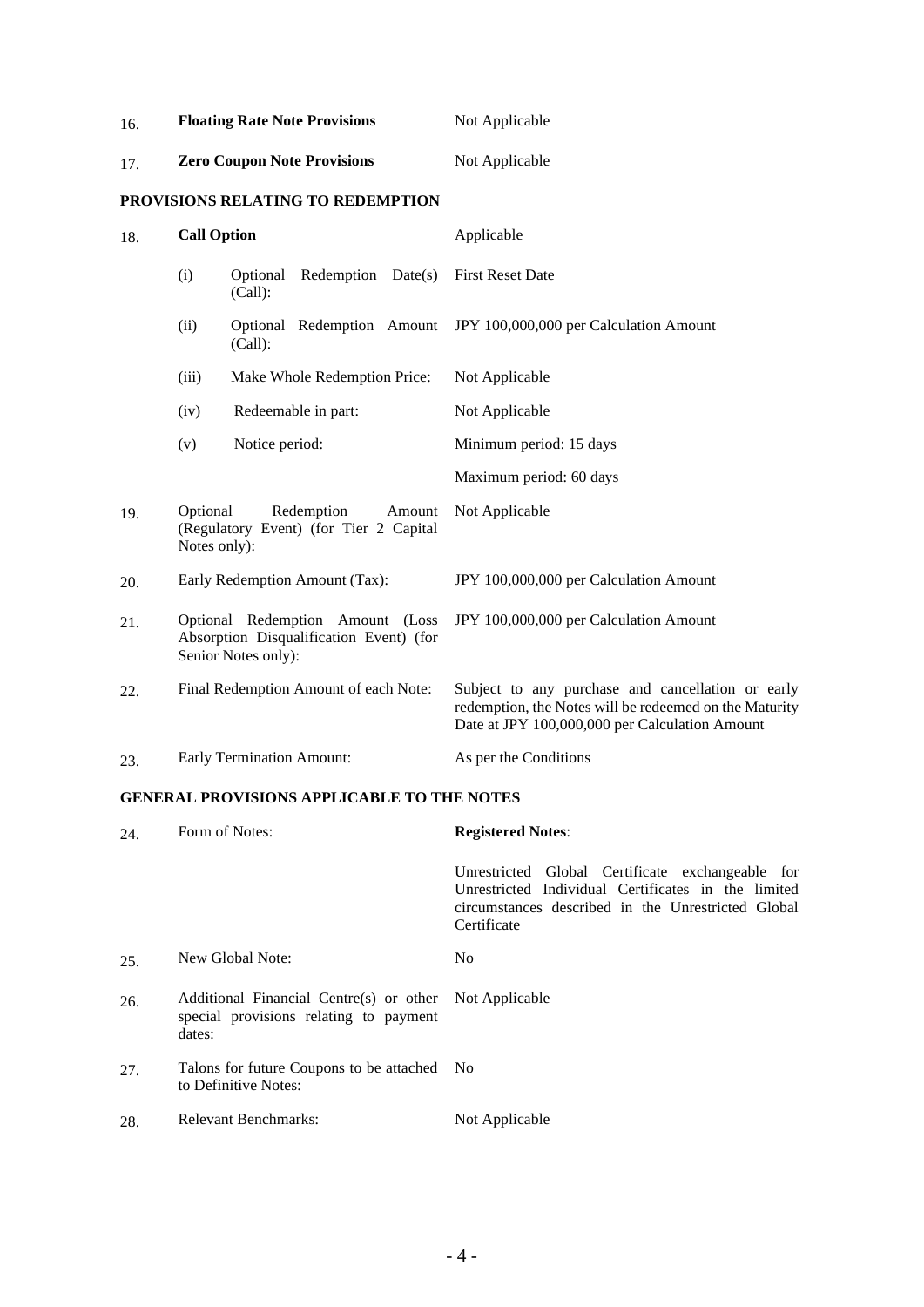# **SIGNED** on behalf of **BARCLAYS PLC**:

By: /s/

 Duly authorised Stuart Frith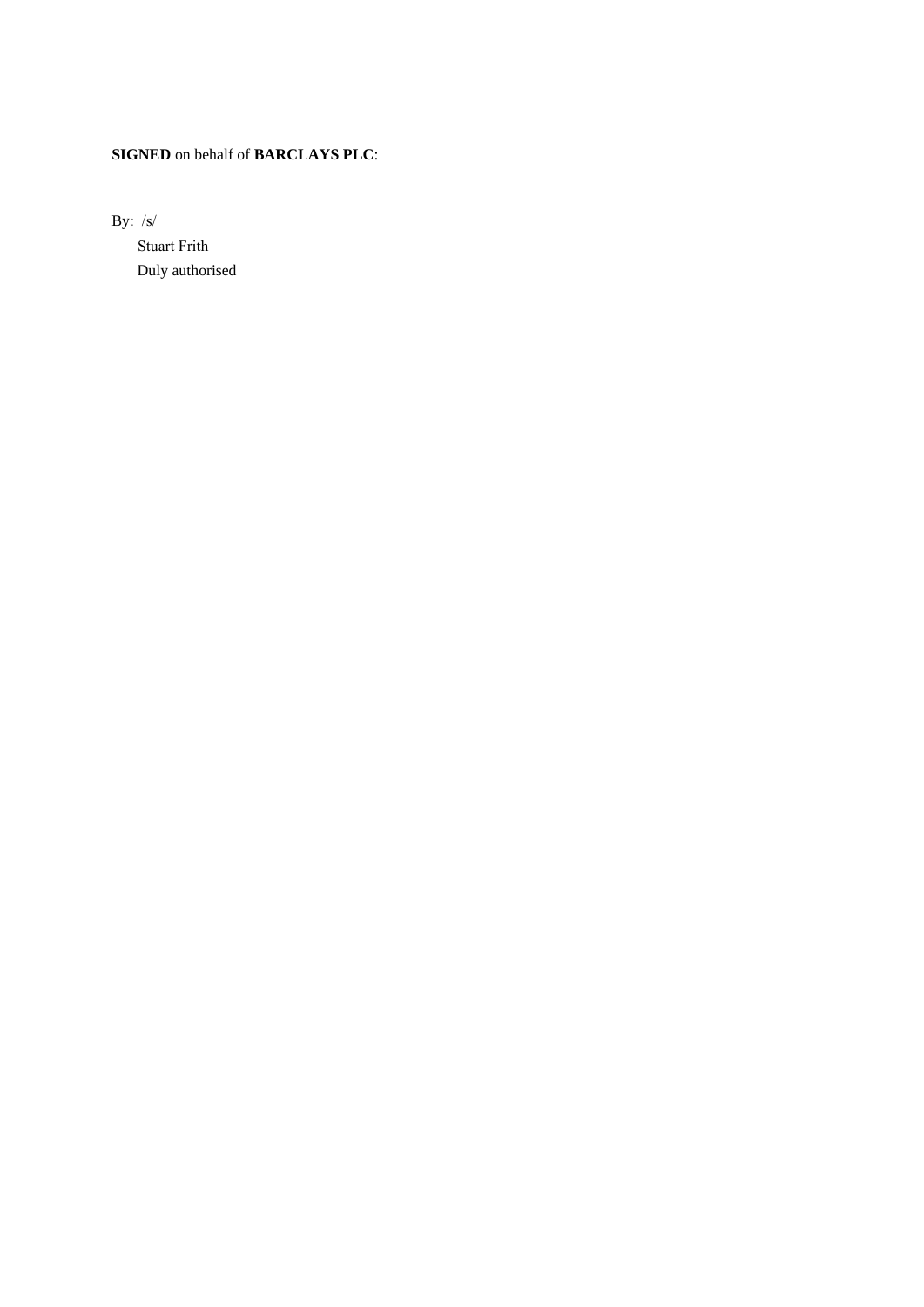#### **PART B – OTHER INFORMATION**

## 1. **LISTING**

| (i)  | Listing and admission to trading:            | Application is expected to be made by the Issuer (or on<br>its behalf) for the Notes to be admitted to trading on the<br>Main Market of the London Stock Exchange with effect<br>from on or about the Issue Date. |
|------|----------------------------------------------|-------------------------------------------------------------------------------------------------------------------------------------------------------------------------------------------------------------------|
| (ii) | Estimate of total expenses related GBP 3,760 |                                                                                                                                                                                                                   |

#### 2. **RATINGS**

to admission to trading:

Ratings: The Notes to be issued are expected to be rated:

S&P Global Ratings UK Limited ("**Standard & Poor's**"): BBB

An obligation rated 'BBB' exhibits adequate capacity to meet financial commitments, but more subject to adverse economic conditions.

(Source: Standard & Poor's, [https://www.spglobal.com/ratings/en/about/intro-to](https://www.spglobal.com/ratings/en/about/intro-to-credit-ratings)[credit-ratings\)](https://www.spglobal.com/ratings/en/about/intro-to-credit-ratings)

Moody's Investors Service Ltd. ("**Moody's**"): Baa2

An obligation rated 'Baa' are judged to be medium-grade and subject to moderate credit risk and as such may possess certain speculative characteristics. The modifier 2 indicates a mid-range ranking.

(Source: Moody's, [https://www.moodys.com/Pages/amr002002.aspx\)](https://www.moodys.com/Pages/amr002002.aspx)

Fitch Ratings Limited ("**Fitch**"): A

An obligation rated 'A' denotes expectations of low default risk. The capacity for payment of financial commitments is considered strong. This capacity may, nevertheless, be more vulnerable to adverse business or economic conditions than is the case for higher ratings.

(Source: Fitch Ratings, [https://www.fitchratings.com/products/rating](https://www.fitchratings.com/products/rating-definitions)[definitions\)](https://www.fitchratings.com/products/rating-definitions)

Each of Moody's, Standard & Poor's and Fitch is established in the UK and registered under Regulation (EU) No 1060/2009 as it forms part of domestic law of the UK by virtue of the EUWA (the "**UK CRA Regulation**"). As such, each of Moody's, Standard & Poor's and Fitch appears on the latest update of the list of registered credit rating agencies published by the FCA Authority on its website in accordance with the UK CRA Regulation. The rating each of Moody's, Standard & Poor's and Fitch has given to the Notes is endorsed by Moody's Deutschland GmbH, S&P Global Ratings Europe Limited and Fitch Ratings Ireland Limited respectively, each of which is established in the EEA and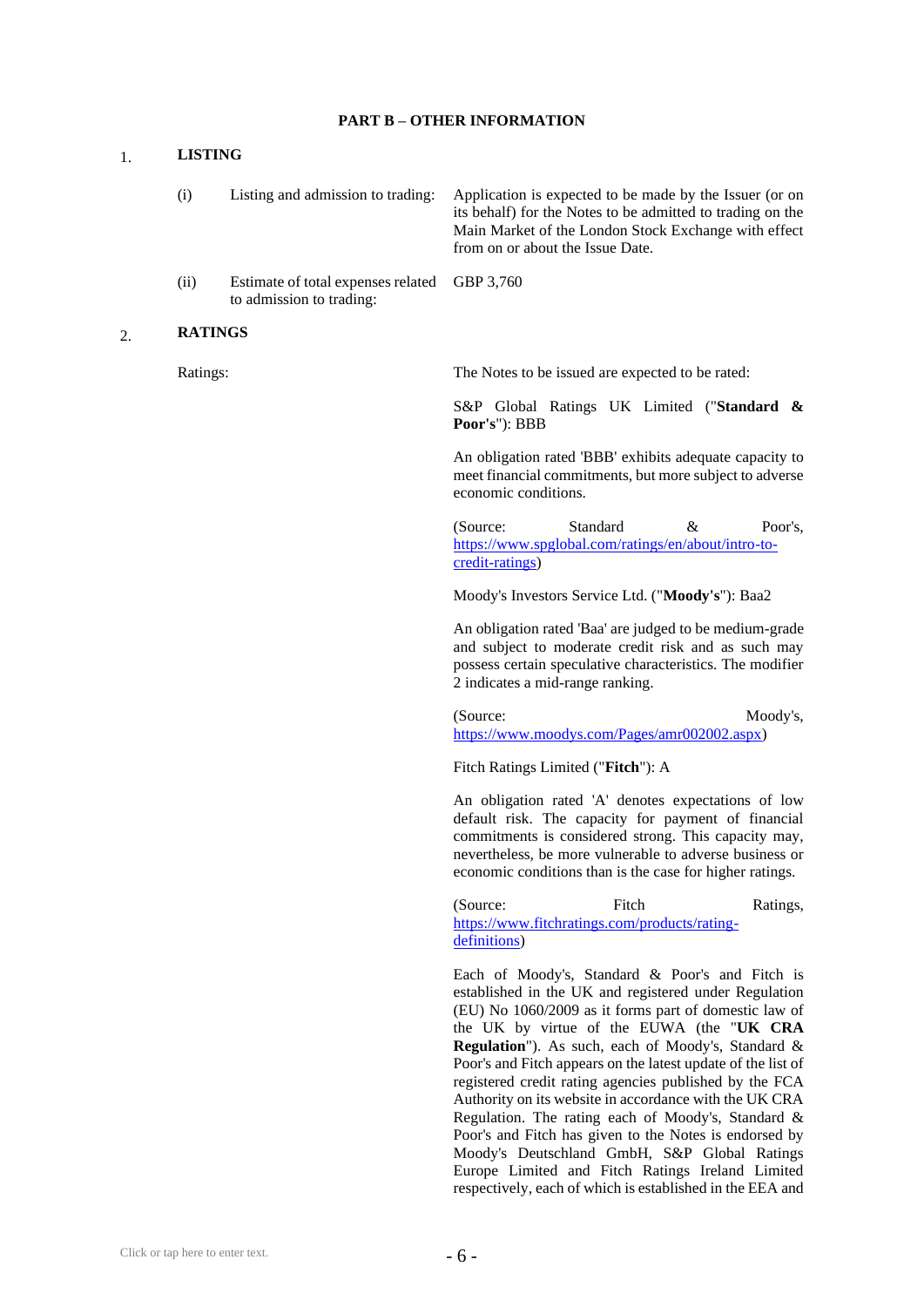# 3. **INTERESTS OF NATURAL AND LEGAL PERSONS INVOLVED IN THE ISSUE/OFFER**

Save as discussed in "*Subscription and Sale*", so far as the Issuer is aware, no person involved in the offer of the Notes has an interest that is material to the offer.

The Managers and their affiliates have engaged, and may in the future engage, in investment banking and/or commercial banking transactions with, and may perform other services for, the Issuer and its affiliates in the ordinary course of business.

# 4. **USE OF PROCEEDS**

Estimated net proceeds: JPY 7,972,000,000

The net proceeds of the issue will be used for general corporate purposes of the Issuer and its subsidiaries and/or the Group and may be used to strengthen further the capital base of the Issuer and its subsidiaries and/or the Group.

#### *Fixed Rate Notes only* **– YIELD**

Indication of yield: 0.780 per cent. per annum

The indicative yield to the First Reset Date is calculated at the Issue Date on the basis of the Issue Price. It is not an indication of future yield.

### 5. **OPERATIONAL INFORMATION**

| (i)     | <b>CUSIP</b> Number                                                                                                                                            | Not Applicable                                                                |
|---------|----------------------------------------------------------------------------------------------------------------------------------------------------------------|-------------------------------------------------------------------------------|
| (ii)    | ISIN:                                                                                                                                                          | XS2389119400                                                                  |
| (iii)   | Common Code:                                                                                                                                                   | 238911940                                                                     |
| (iv)    | FISN:                                                                                                                                                          | Available on the website of the Association of National<br>Numbering Agencies |
| (v)     | CFI Code:                                                                                                                                                      | Available on the website of the Association of National<br>Numbering Agencies |
| (vi)    | <b>CINS</b> Code:                                                                                                                                              | Not Applicable                                                                |
| (vii)   | <b>CMU</b> Instrument Number:                                                                                                                                  | Not Applicable                                                                |
| (viii)  | Any clearing system(s) other than<br>Euroclear,<br>Clearstream<br>Luxembourg, DTC or the CMU<br>Service<br>and<br>the<br>relevant<br>identification number(s): | Not Applicable                                                                |
| (ix)    | Delivery:                                                                                                                                                      | Delivery against payment                                                      |
| (x)     | <b>Names</b><br>addresses<br>and<br>of<br>additional Paying Agent(s)<br>(i f)<br>$any)$ :                                                                      | Not Applicable                                                                |
| $(x_i)$ | Green Notes:                                                                                                                                                   | N <sub>0</sub>                                                                |